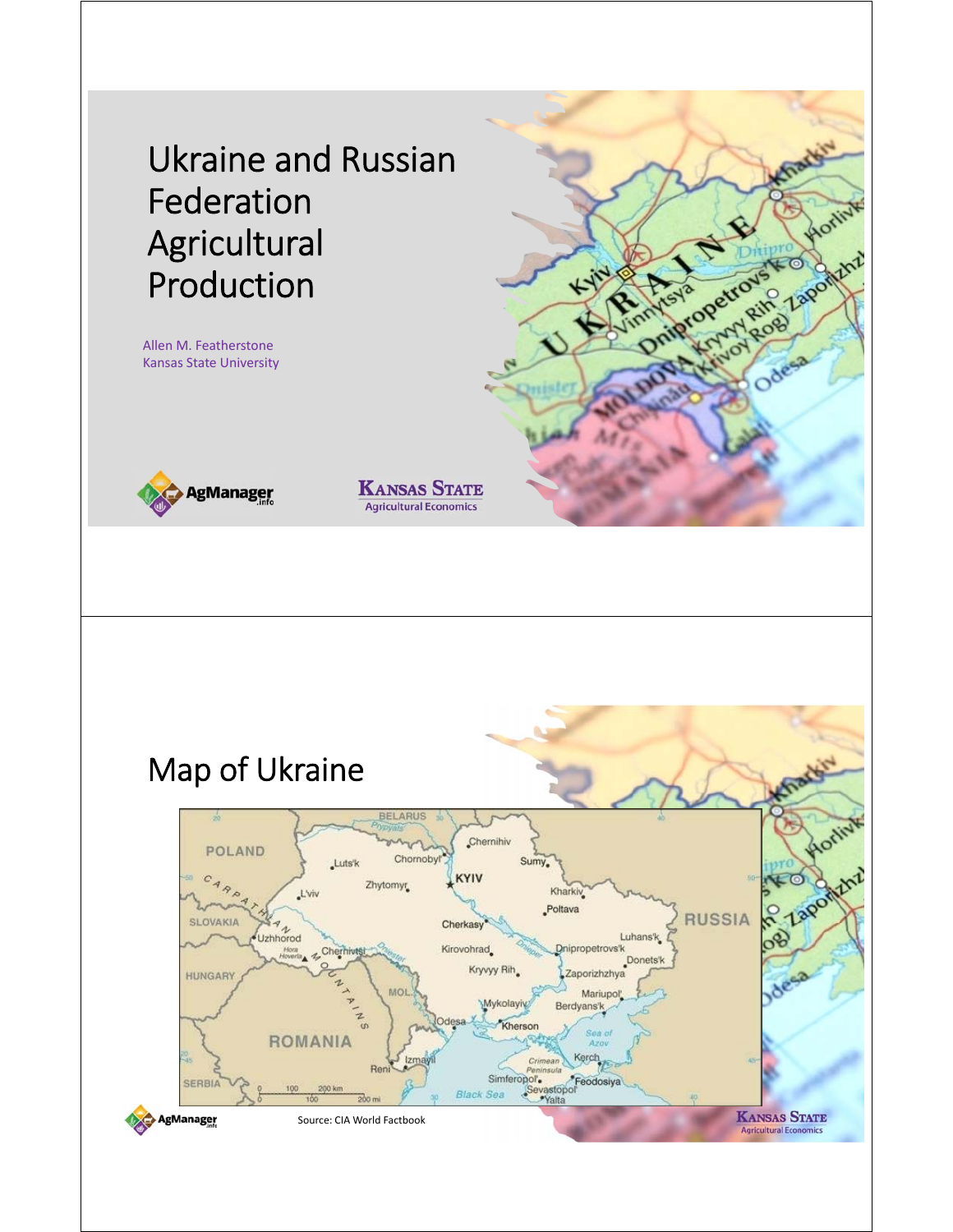

### Ukrainian Ports

#### **Seaports**

Feodosiia Chornomorsk Mariupol Mykolaiv Odesa Yuzhne **River Ports**

Kherson Kyiv Mykolaiv

**Key Small Medium Large**



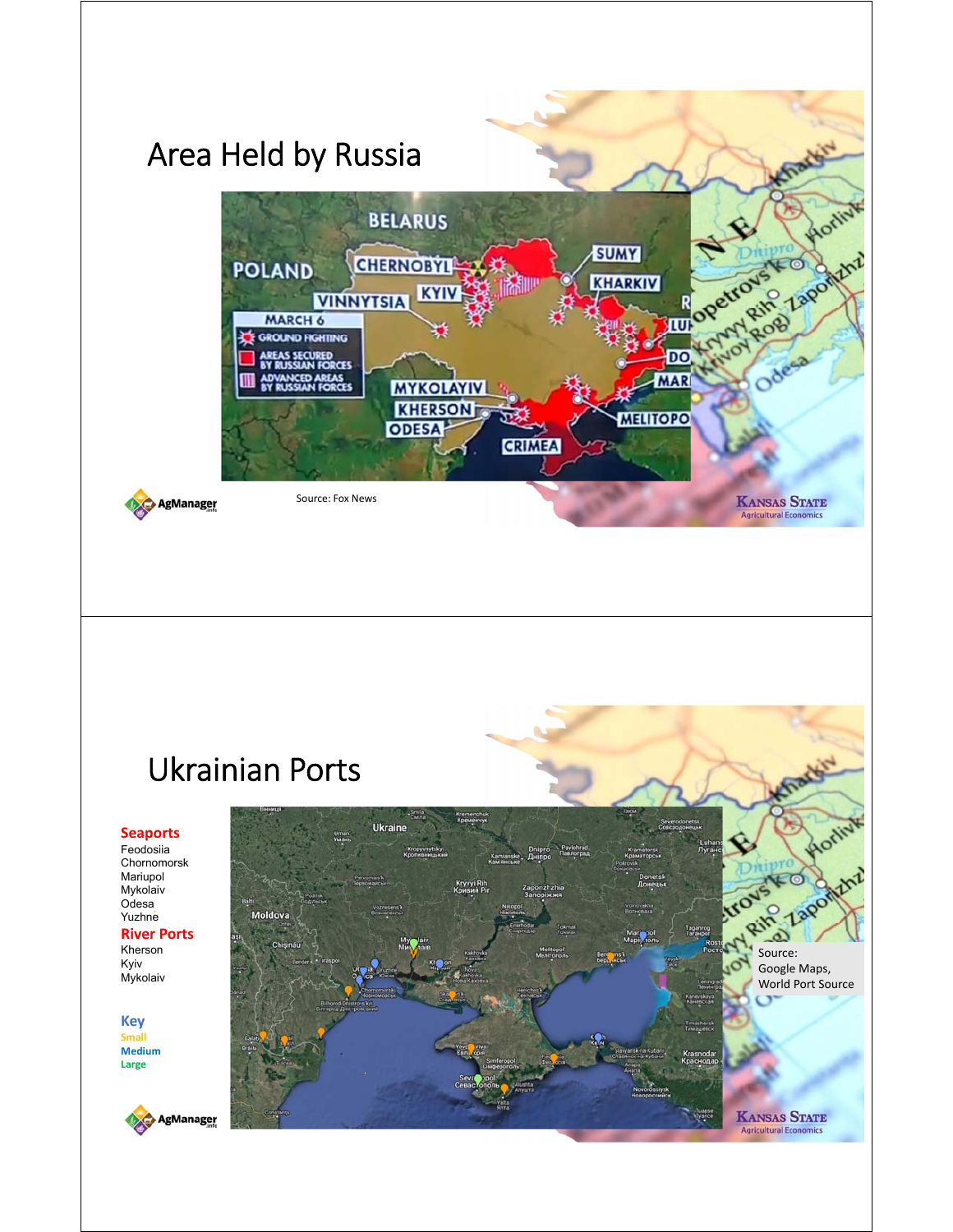#### General Statistics

| <b>Country</b>                       | <b>Russia</b>              | <b>Ukraine</b>       | <b>United States</b>                                 |  |
|--------------------------------------|----------------------------|----------------------|------------------------------------------------------|--|
| Area (sq. km.)                       | 17,098,242                 | 630,550              | 9,833,517                                            |  |
| Population (2021)                    | 142,320,790                | 42,745,640           | 334,998,398                                          |  |
| <b>Population Density</b>            | 8.3 persons/sq. km.        | 67.8 persons/sq. km. | 34.1 persons/sq. km.                                 |  |
| Real GDP per capita (2020)           | \$26,500                   | \$12,400             | \$60,200                                             |  |
| % of GDP Agriculture                 | 4.7%                       | 12.2%                | 0.9%                                                 |  |
| Agriculture Share of labor (%)       | 9.4%                       | 5.8%                 | 0.7%                                                 |  |
| <b>S&amp;P Rating (most recent)</b>  | BBB-                       | B                    | $AA+$                                                |  |
| Military Expenditures % of GDP       | 4.0%                       | 4.0%                 | 3.5%                                                 |  |
| <b>Median Age</b>                    | 40.3                       | 41.2                 | 38.5                                                 |  |
| Life Expectancy Men                  | 66.6                       | 68.5                 | 78.2                                                 |  |
| Life Expectancy Women                | 78.1                       | 78.2                 | 82.3                                                 |  |
| Fertility Rate (children per female) | 1.60                       | 1.56                 | 1.84                                                 |  |
| AgManager                            | Source: CIA World Factbook |                      | <b>KANSAS STATE</b><br><b>Agricultural Economics</b> |  |



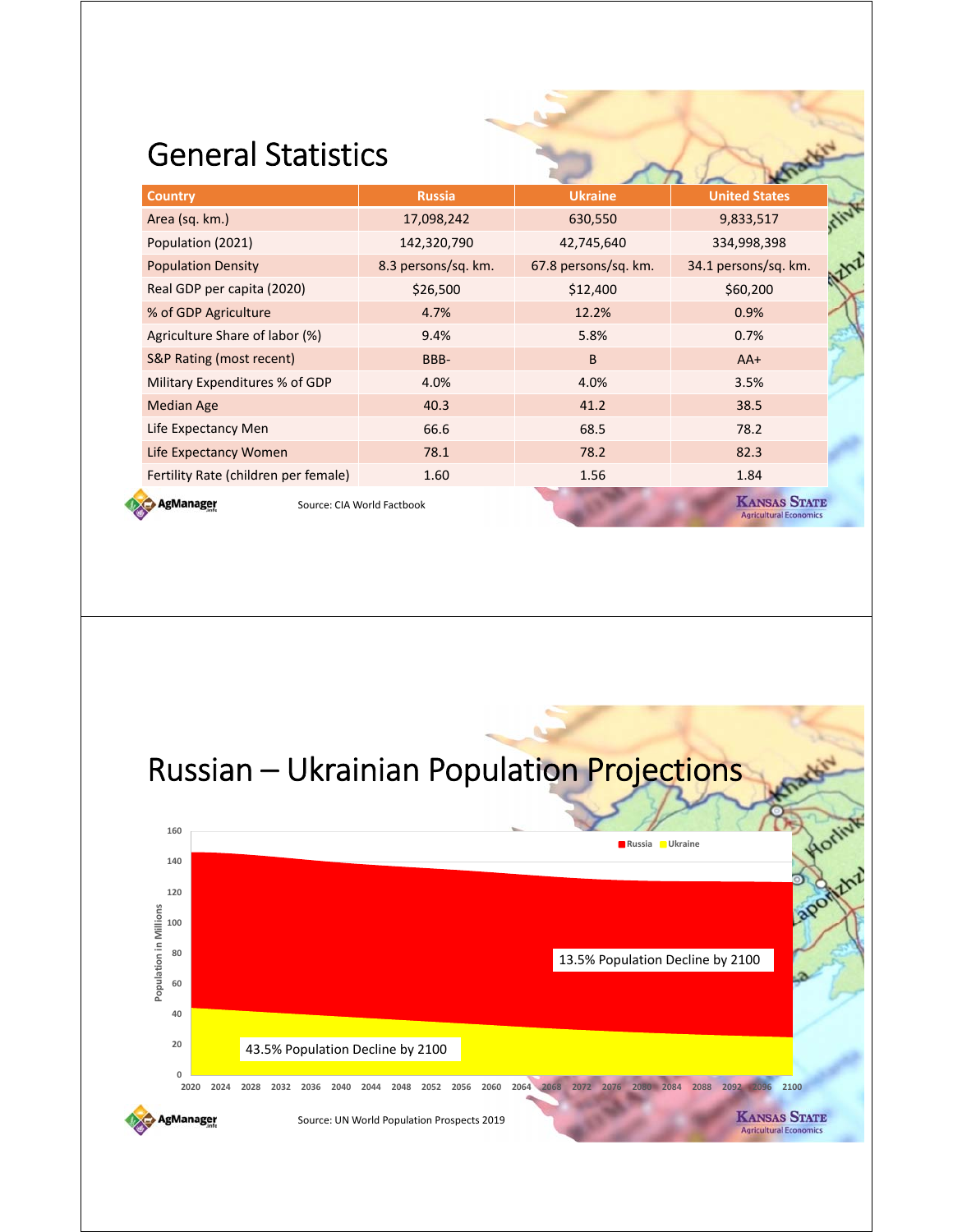

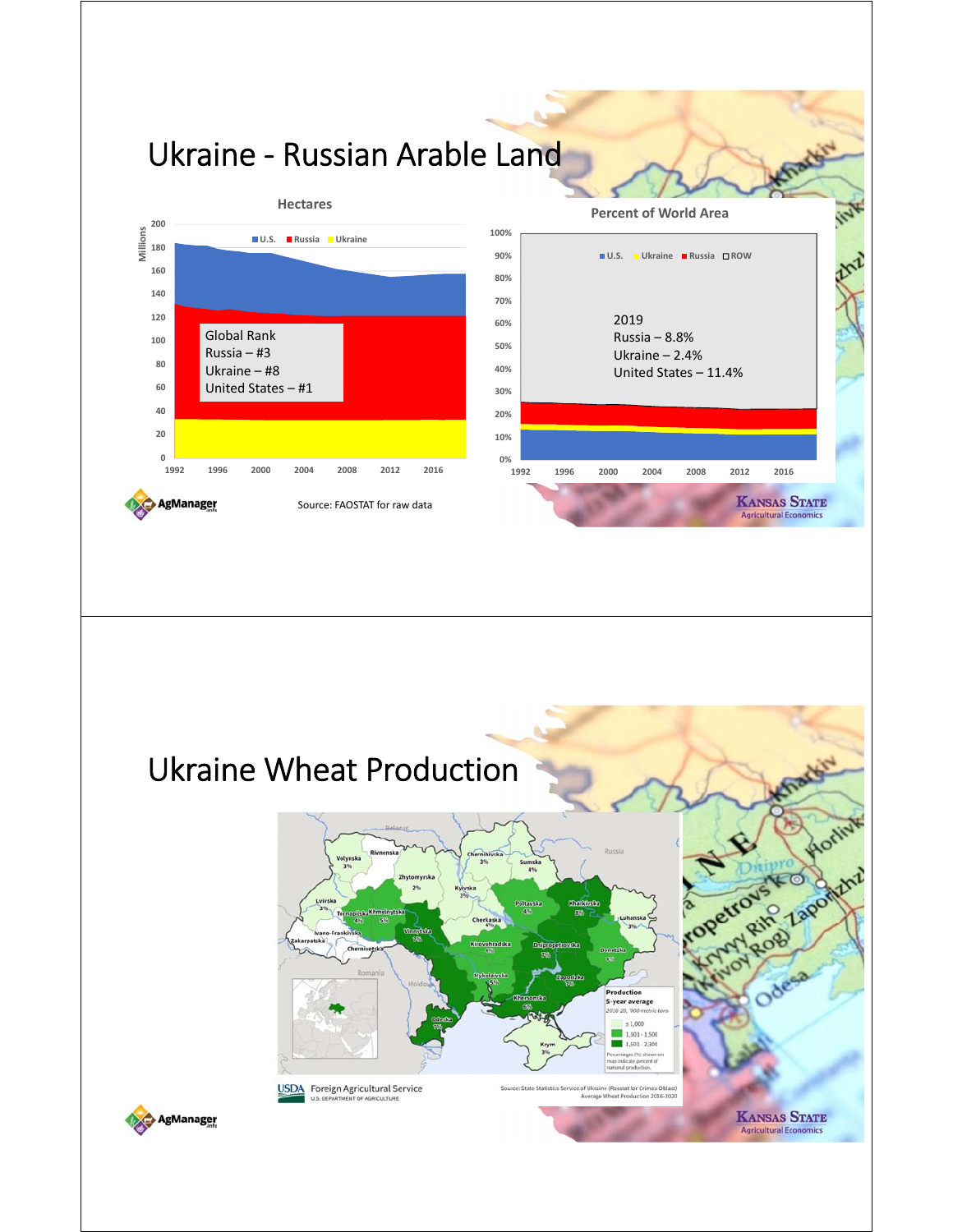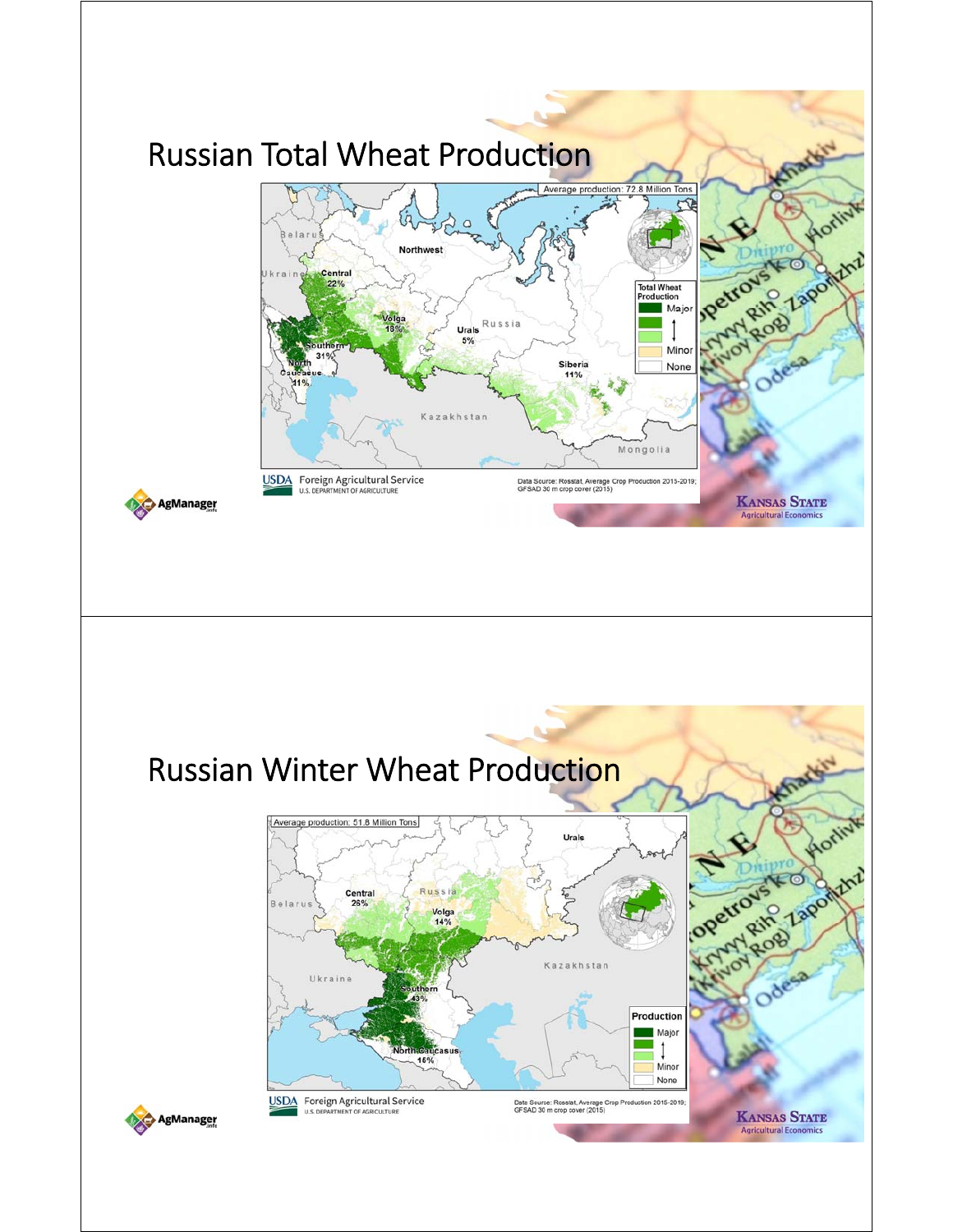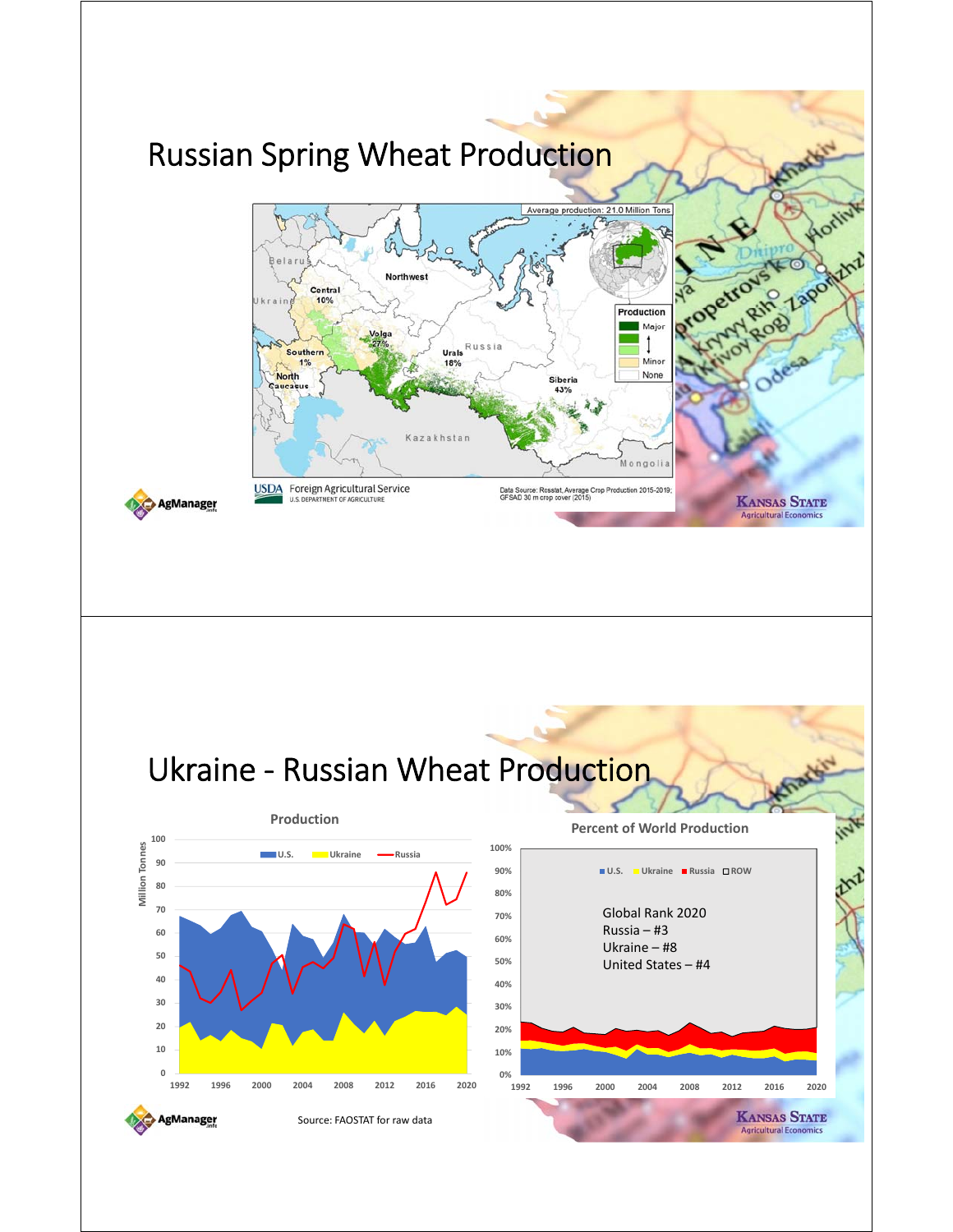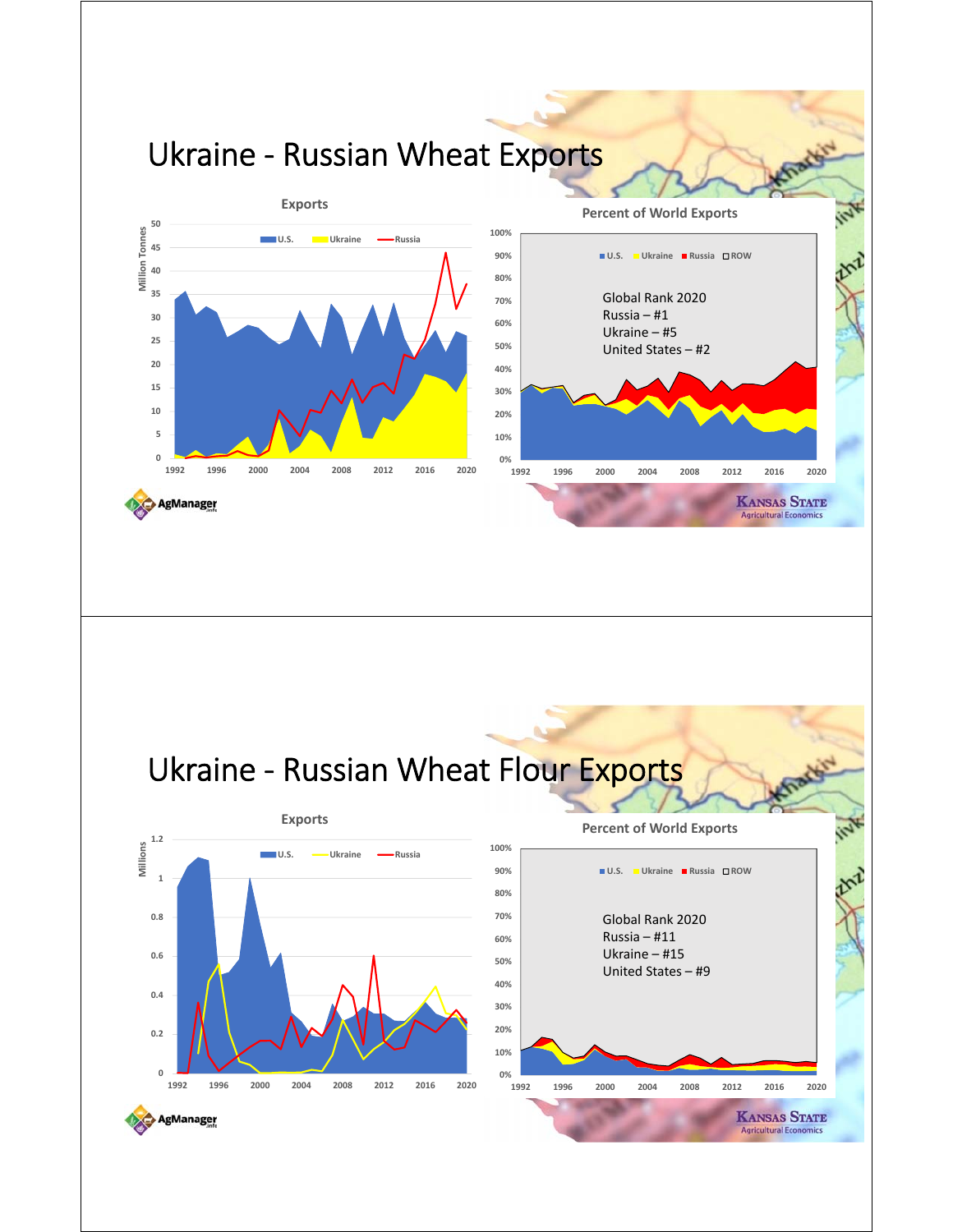## Ukraine – Destination of Wheat Exports

| Country (2020 Rank)      | 2017      | 2018      | 2019        | 2020      | Will |
|--------------------------|-----------|-----------|-------------|-----------|------|
| Egypt                    | 2,659,339 | 1,396,268 | 1,767,563   | 3,075,224 |      |
| Indonesia                | 2,055,069 | 2,606,432 | 2,675,197   | 2,718,664 |      |
| Bangladesh               | 1,971,307 | 914,599   | $\mathbf 0$ | 1,514,725 |      |
| Pakistan                 | 0         | 0         | $\mathbf 0$ | 1,244,446 |      |
| Turkey                   | 597,390   | 237,374   | 1,108,987   | 1,003,760 |      |
| Tunisia                  | 818,131   | 1,026,530 | 983,202     | 984,016   |      |
| Morocco                  | 619,308   | 1,385,245 | 888,027     | 952,039   |      |
| Yemen                    | 158,350   | 519,586   | 336,580     | 708,249   |      |
| Lebanon                  | 396,889   | 287,586   | 357,072     | 669,663   |      |
| Philippines              | 876,760   | 1,754,936 | 1,218,109   | 631,966   |      |
| <b>Rest of the World</b> | 7,160,632 | 6,244,834 | 4,566,469   | 4,552,922 |      |
|                          |           |           |             |           |      |



Source: FAOSTAT for raw data

**KANSAS STATE Agricultural Economics** 

## Russia – Destination of Wheat Exports

| <b>Country (2020 Rank)</b>  | 2017         | 2018       | 2019       | 2020       |        |
|-----------------------------|--------------|------------|------------|------------|--------|
| Egypt                       | 7,835,347    | 9,576,778  | 6,129,970  | 8,254,555  | Offini |
| Turkey                      | 3,448,572    | 4,974,083  | 7,035,357  | 7,900.550  |        |
| <b>Bangladesh</b>           | 1,923,411    | 1,862,359  | 2,582,342  | 1,940,855  |        |
| Azerbaijan                  | 1,213,909    | 702,353    | 1,285,439  | 1,385,007  |        |
| Sudan                       | 1,454,593    | 2,149,574  | 986,953    | 1,333,409  |        |
| Pakistan                    | $\mathbf{0}$ | $\Omega$   | 0          | 1,173,081  |        |
| Nigeria                     | 1,386,392    | 1,975,421  | 894,730    | 998,131    |        |
| Yemen                       | 1,435,240    | 1,343,464  | 880,507    | 796,103    |        |
| Tanzania                    | 680,662      | 760,614    | 516,097    | 700,911    |        |
| <b>United Arab Emirates</b> | 970,737      | 706,328    | 736,157    | 674,558    |        |
| Rest of the World           | 12,665,684   | 19,914,655 | 10,825,623 | 12,109,856 |        |



**KANSAS STATE Agricultural Econom**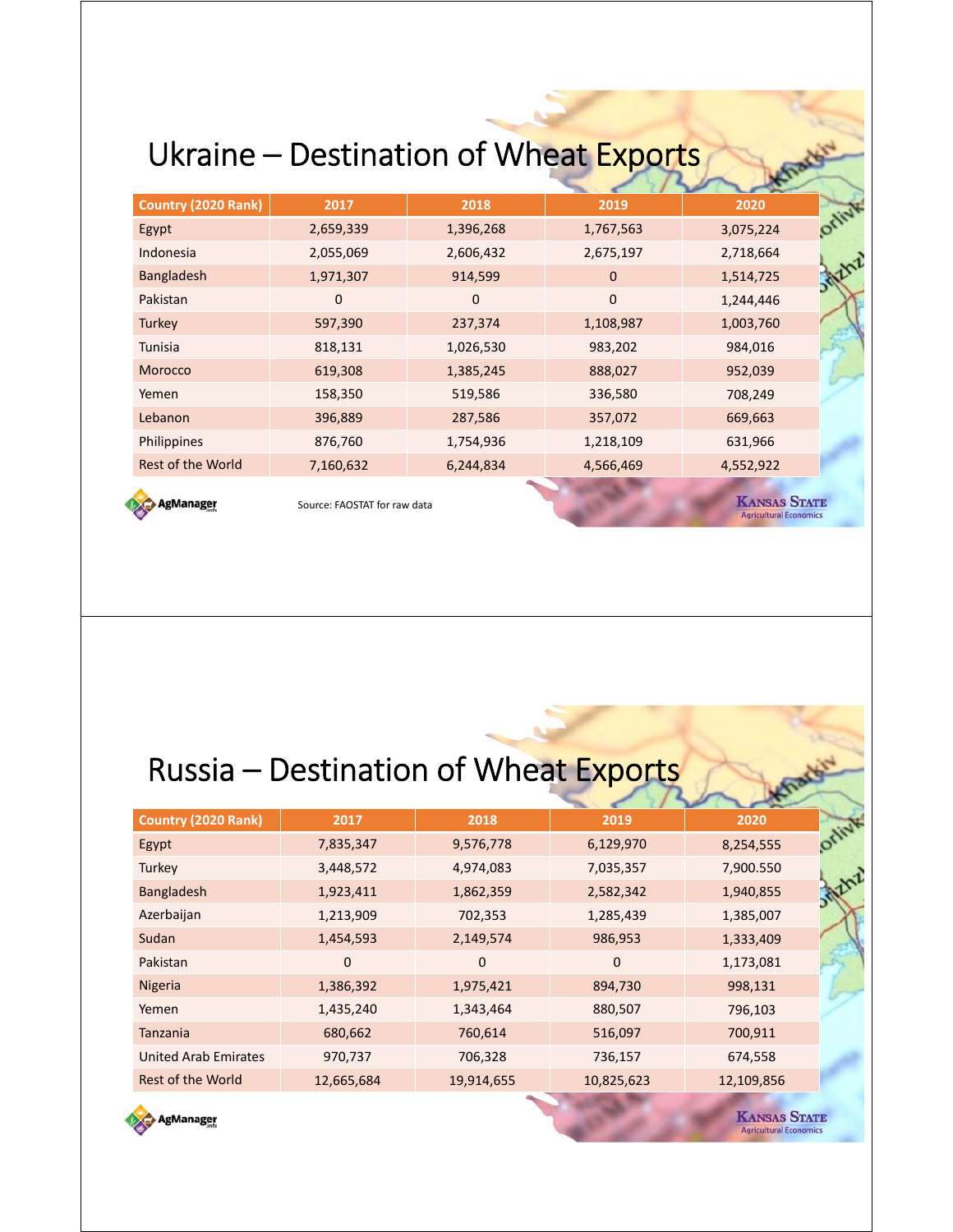### 2020 Wheat Summary

Indonesia – 2.7 million metric tonnes Pakistan – 2.4 million metric tonnes

| <b>Country</b>             | <b>Russia</b> | <b>Ukraine</b> |  |
|----------------------------|---------------|----------------|--|
| <b>Production (tonnes)</b> | 85,896,326    | 24,912,350     |  |
| % of Global Production     | 11.3%         | 3.3%           |  |
| Exports (tonnes)           | 37,267,014    | 18,055,673     |  |
| % of Global Exports        | 18.8%         | 9.1%           |  |
| Exports as % of Production | 43.4%         | 72.5%          |  |
|                            |               |                |  |

**KANSAS STATE** 

**Agricultural Econor** 

Largest Impact of the Ukraine - Russia Federation Conflict will be in the Wheat Market Total Production – 14.6% Total Exports – 27.9% Major Importers Affected (2020 Exports) Egypt – 11.3 million metric tonnes Turkey – 8.9 million metric tonnes Bangladesh – 3.5 million metric tonnes

AgManager

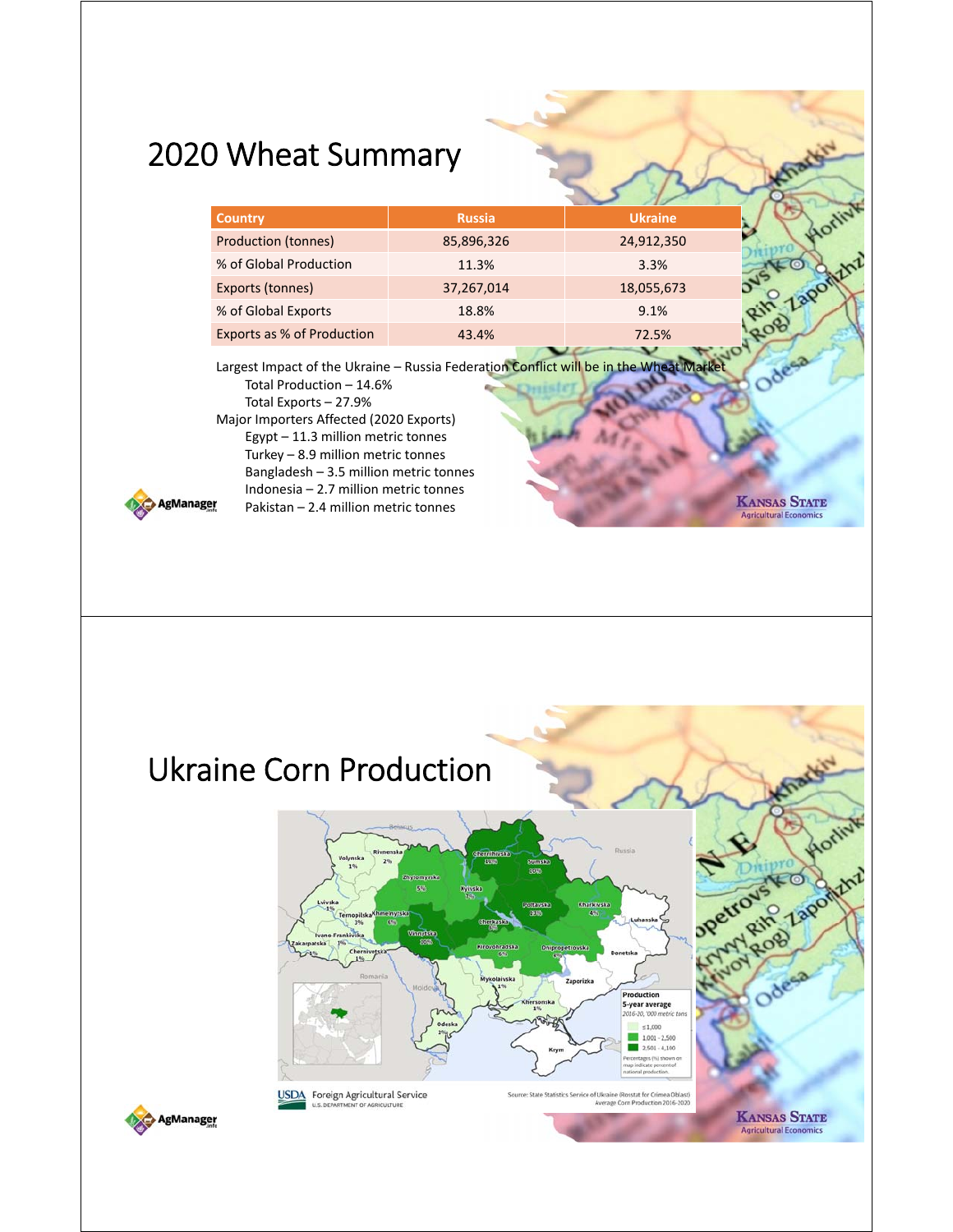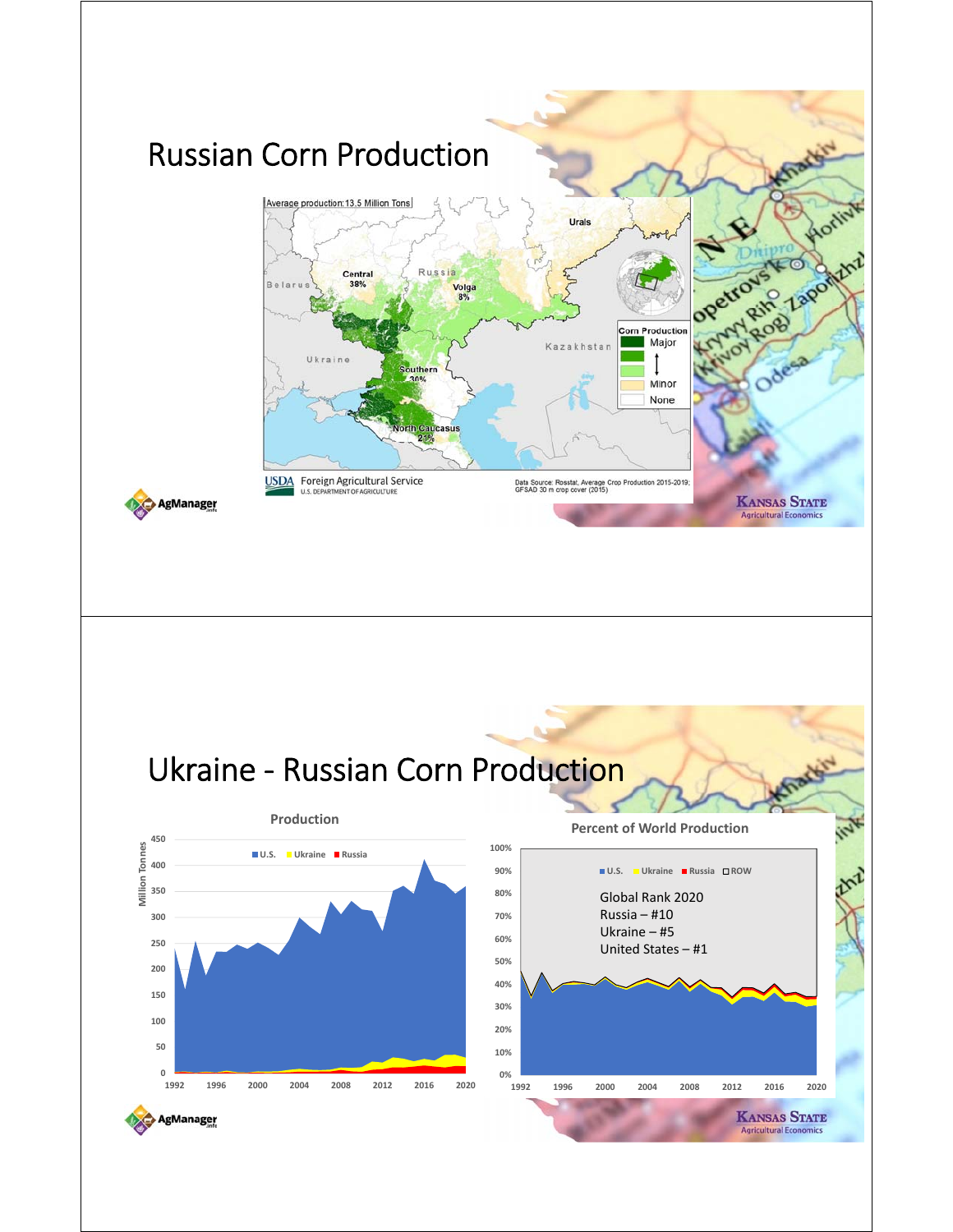

## Ukraine - Destination of Corn Exports

| 2017      | 2018      | 2019         | 2020      |      |
|-----------|-----------|--------------|-----------|------|
| 2,013,072 | 2,878,862 | 4,137,695    | 7,712,511 | ONIV |
| 2,787,088 | 3,178,102 | 4,118,708    | 2,989,169 |      |
| 2,555,207 | 2,434,515 | 921,700      | 2,923,875 |      |
| 2,187,368 | 3,060,517 | 4,057,264    | 2,679,600 |      |
| 694,063   | 806,242   | 2,048,326    | 1,432,014 |      |
| 338,751   | 71,119    | 381,188      | 1,320,150 |      |
| 982,098   | 1,229,263 | $\mathbf{0}$ | 1,221,416 |      |
| 1,170,970 | 799,347   | 1,335,447    | 809,205   |      |
| 128,984   | 30,207    | $\mathbf{0}$ | 772,579   |      |
| 719,163   | 689,807   | 873,659      | 734,053   |      |
| 5,816,681 | 6,262,648 | 7,489,012    | 5,357,912 |      |
|           |           |              |           |      |



**KANSAS STATE Agricultural Econor**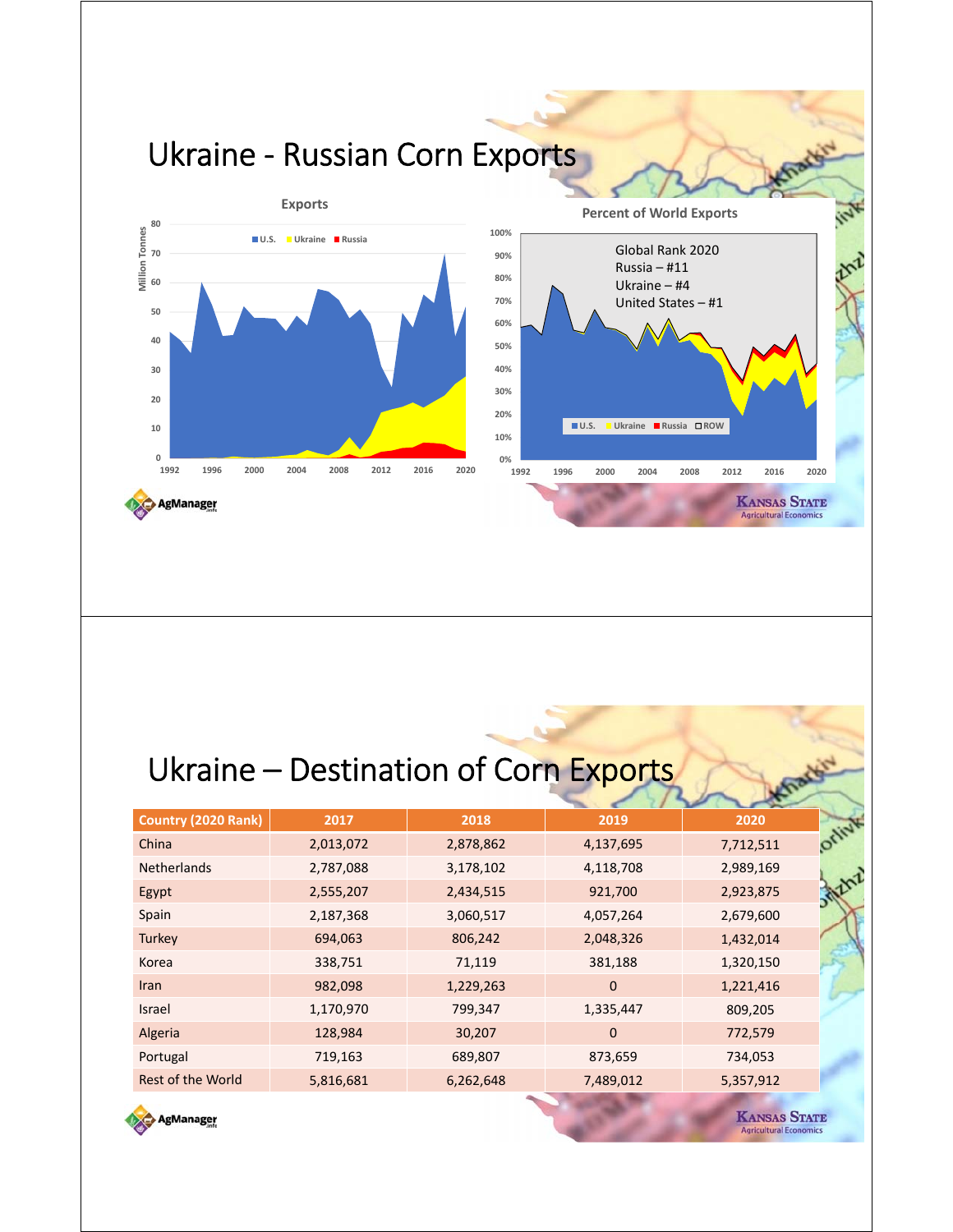## 2020 Corn Summary

| <b>Country</b>                                                                                                                                                                                                 | <b>Russia</b> | <b>Ukraine</b> |  |
|----------------------------------------------------------------------------------------------------------------------------------------------------------------------------------------------------------------|---------------|----------------|--|
| Production (tonnes)                                                                                                                                                                                            | 13,879,210    | 30,290,340     |  |
| % of Global Production                                                                                                                                                                                         | 1.2%          | 2.6%           |  |
| Exports (tonnes)                                                                                                                                                                                               | 2,289,269     | 27,952,483     |  |
| % of Global Exports                                                                                                                                                                                            | 1.2%          | 14.5%          |  |
| <b>Exports as % of Production</b>                                                                                                                                                                              | 16.5%         | 92.3%          |  |
| Important Impacts of the Ukraine – Russia Federation Conflict<br>Mostly on Ukraine<br>Major Importers Affected (2020 Exports)<br>China $-7.7$ million metric tonnes<br>Netherlands - 3.0 million metric tonnes |               |                |  |

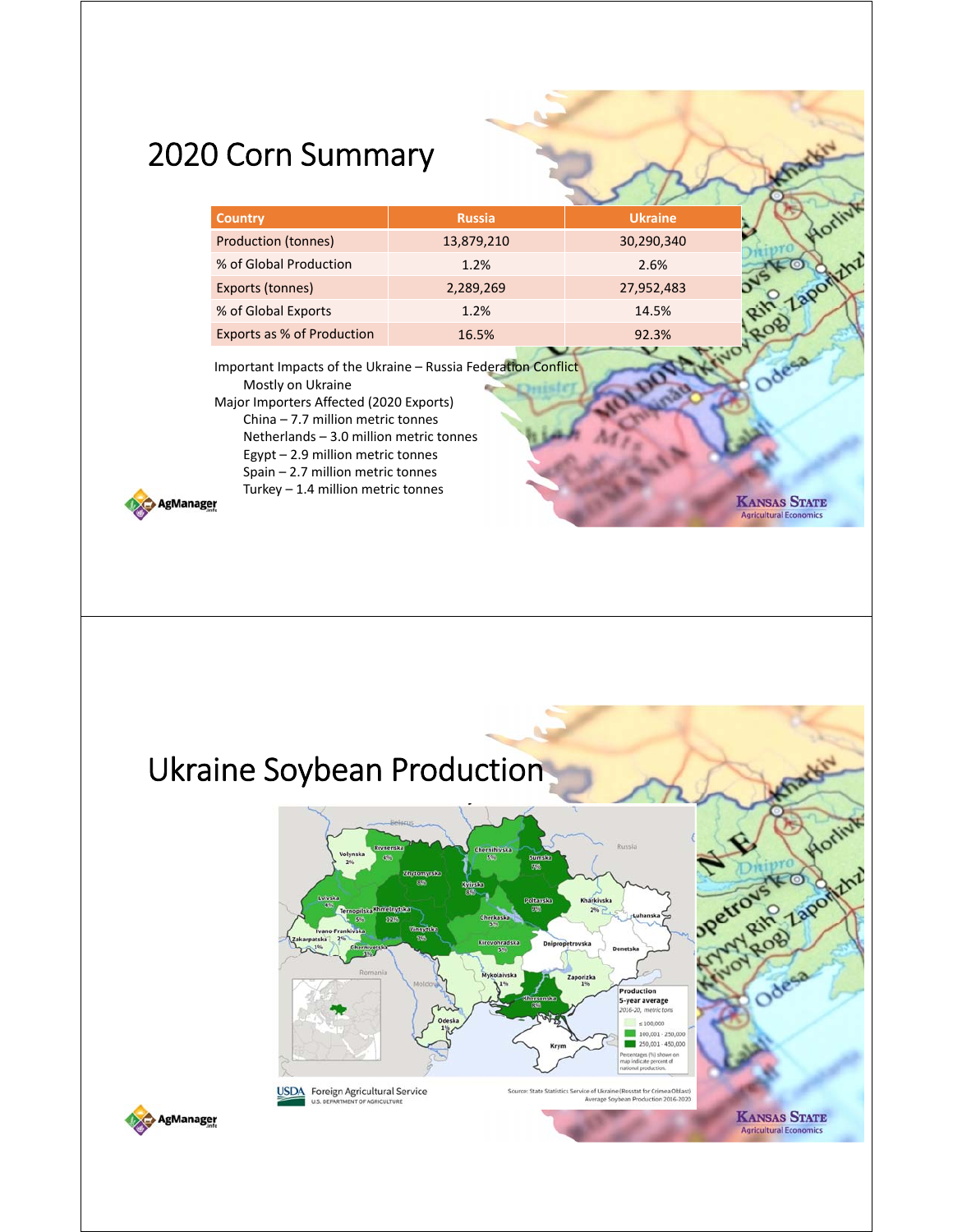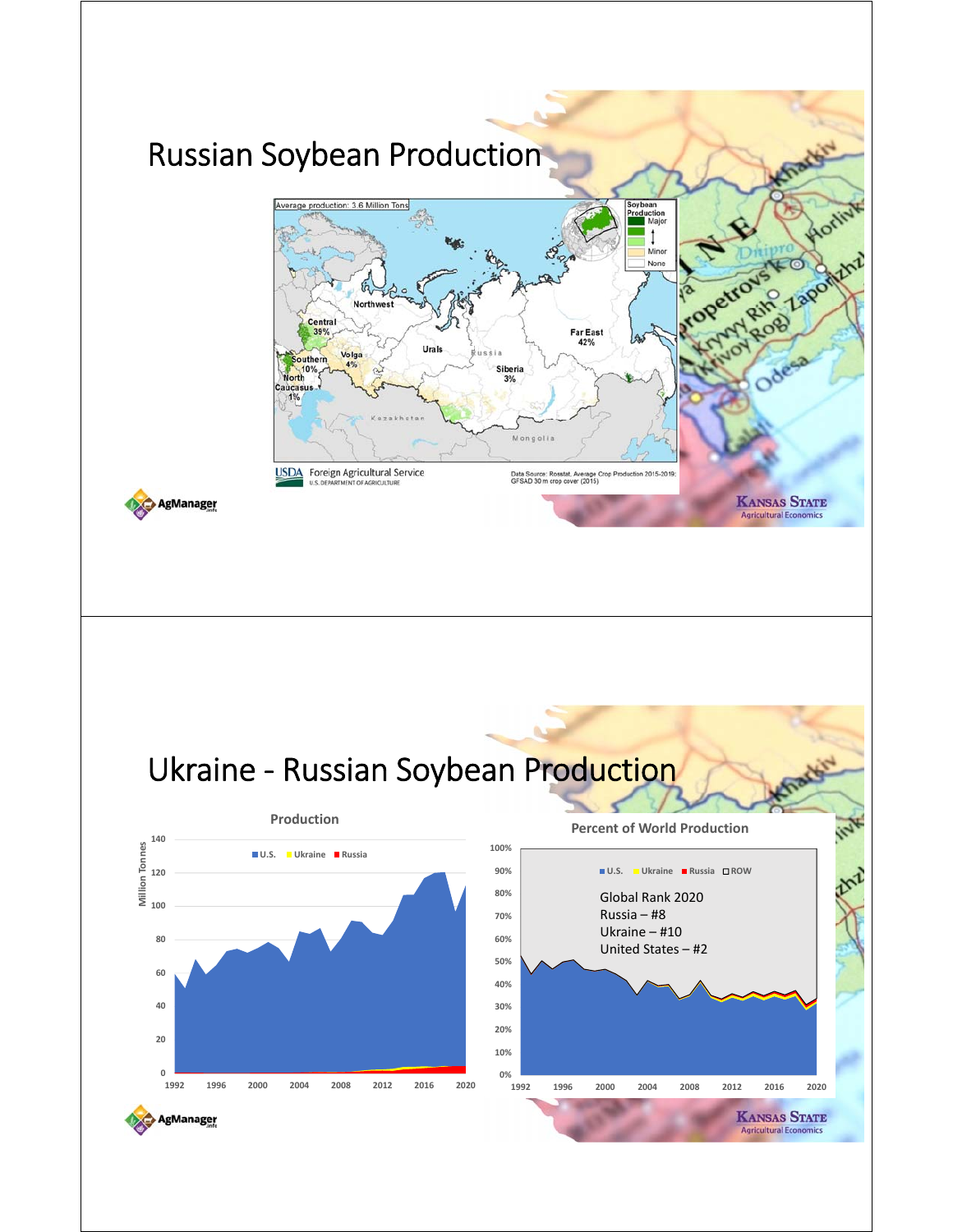

#### 2020 Soybean Summary

| <b>Country</b>             | <b>Russia</b> | <b>Ukraine</b> |  |
|----------------------------|---------------|----------------|--|
| <b>Production (tonnes)</b> | 4,307,593     | 2,797,670      |  |
| % of Global Production     | 1.2%          | 0.8%           |  |
| Exports (tonnes)           | 1,195,856     | 1,789,059      |  |
| % of Global Exports        | 0.7%          | 1.0%           |  |
| Exports as % of Production | 27.8%         | 63.9%          |  |

Relatively Less Important Impacts of the Ukraine - Russia Federation Conflict Ukraine exports a significant percent of soybeans produced



**KANSAS STATE Agricultural Econo**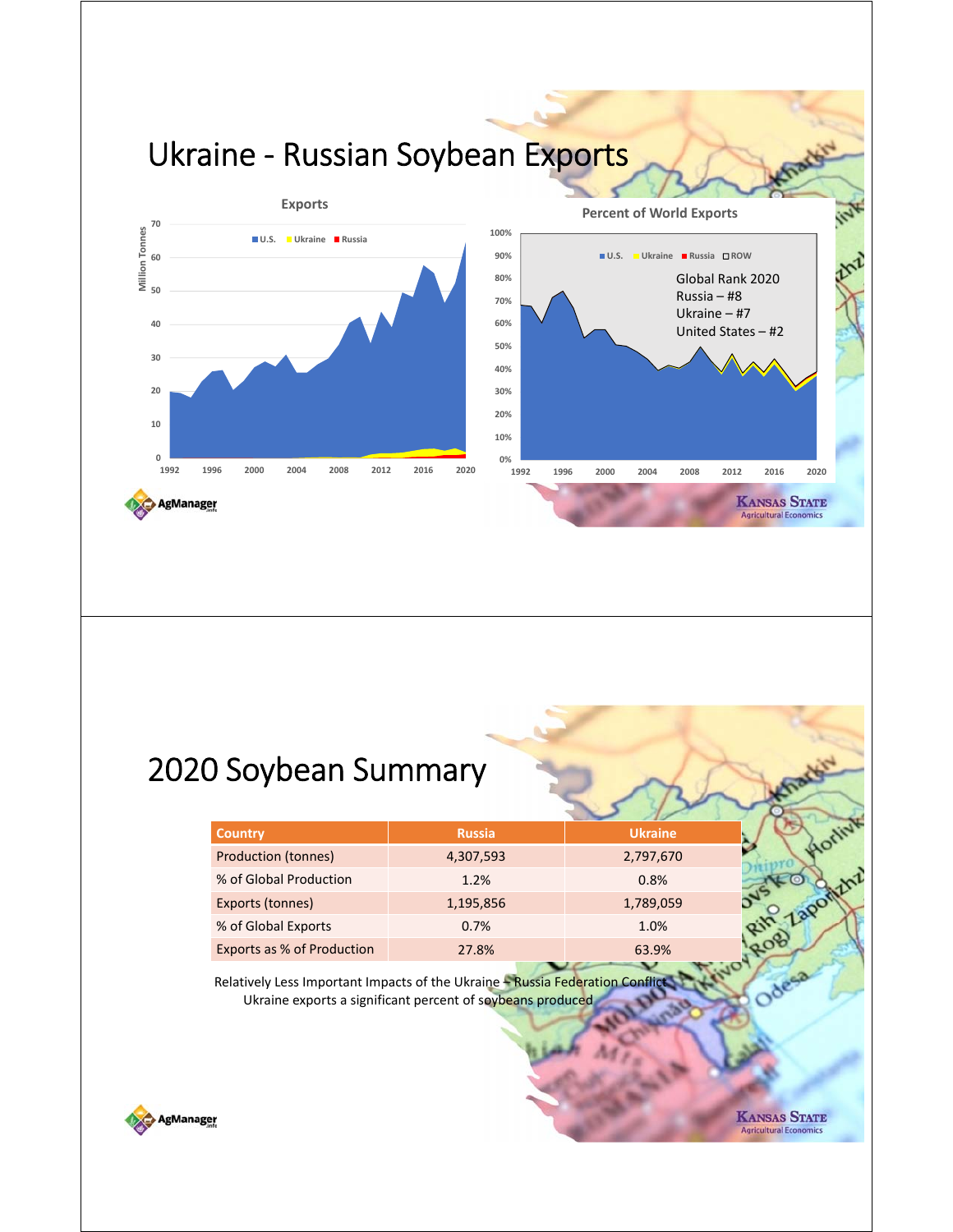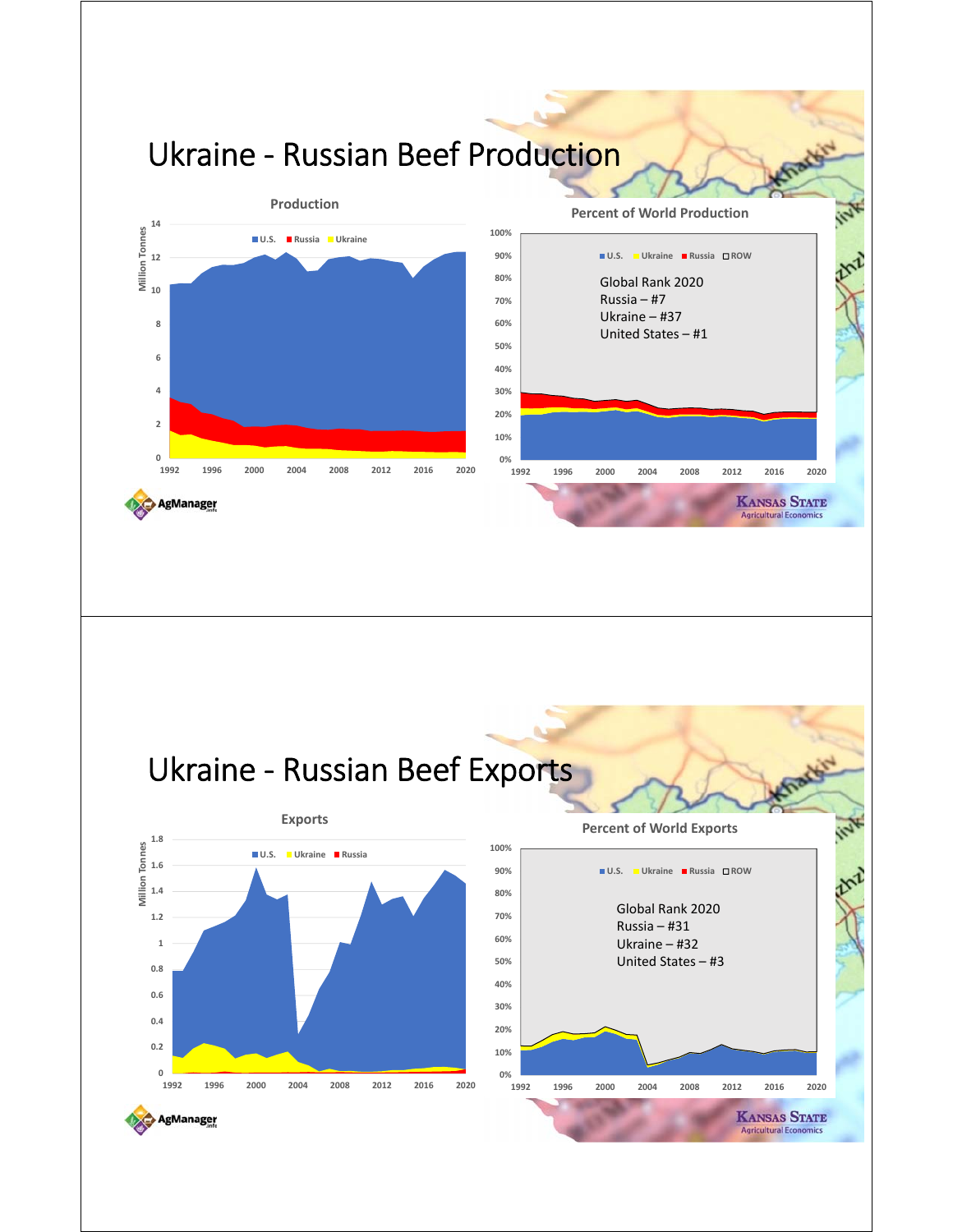### 2020 Beef Summary

| <b>Country</b>             | <b>Russia</b>    | <b>Ukraine</b> |  |
|----------------------------|------------------|----------------|--|
| <b>Production (tonnes)</b> | 1,633,742        | 345,400        |  |
| % of Global Production     | 2.4%             | 0.5%           |  |
| Exports (tonnes)           | 32,772           | 31,918         |  |
| % of Global Exports        | 0.2%             | 0.2%           |  |
| Exports as % of Production | 2.0%             | 9.2%           |  |
| .                          | <b>AND AND A</b> |                |  |

**KANSAS STATE** 

**Agricultural Econom** 

Exports from Ukraine and Russia a Small Share of World Exports Ukraine exports a significant volume of its production



Ukraine - Russian Poultry Production

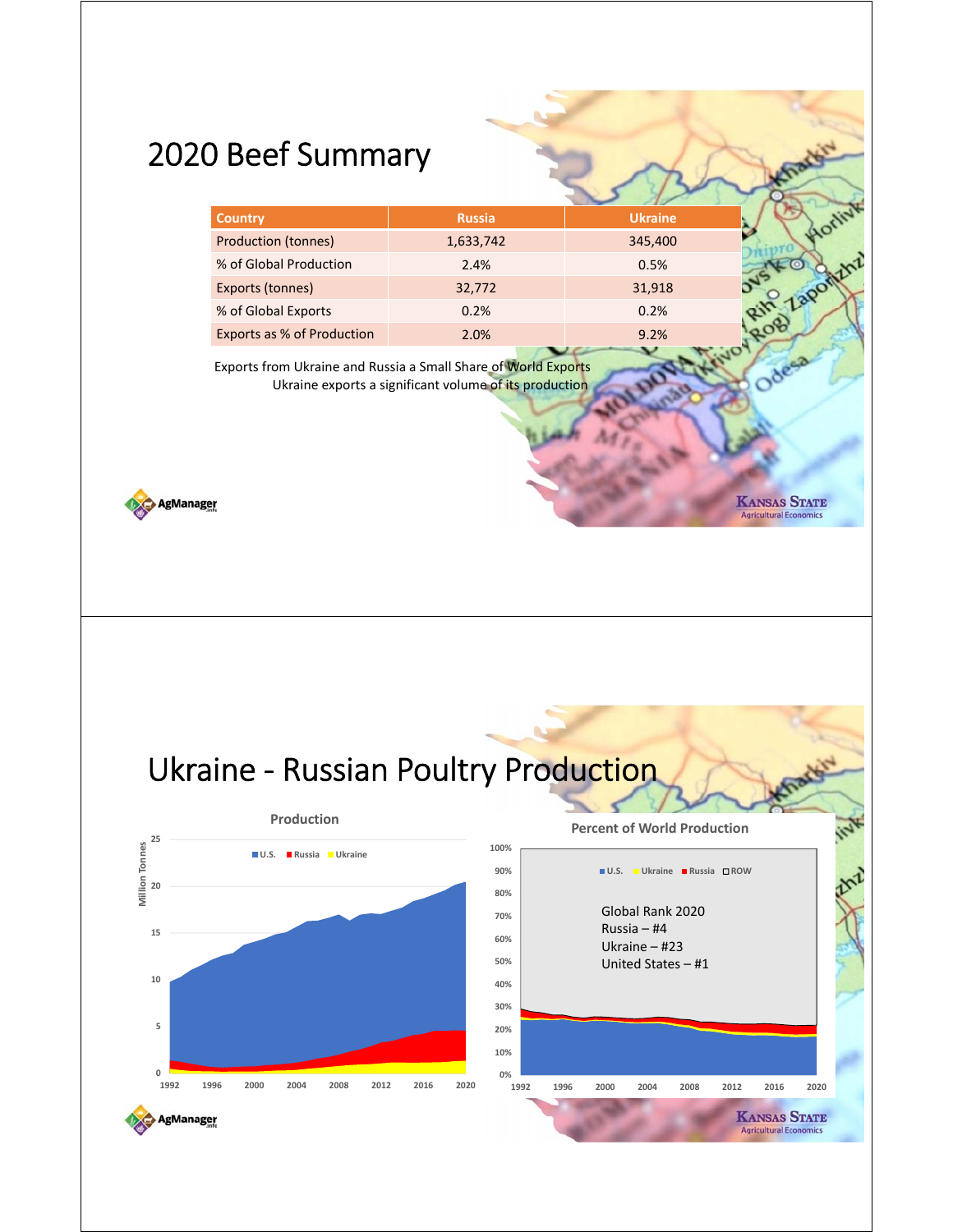

#### 2020 Poultry Summary

| <b>Country</b>                        | <b>Russia</b>                                                                                                            | <b>Ukraine</b> |  |
|---------------------------------------|--------------------------------------------------------------------------------------------------------------------------|----------------|--|
| <b>Production (tonnes)</b>            | 4,576,733                                                                                                                | 1,343,910      |  |
| % of Global Production                | 3.8%                                                                                                                     | 1.1%           |  |
| Exports (tonnes)                      | 317,123                                                                                                                  | 436,405        |  |
| % of Global Exports                   | 1.6%                                                                                                                     | 2.2%           |  |
| Exports as % of Production            | 6.9%                                                                                                                     | 32.5%          |  |
| Poultry exports 10 times that of beef | Exports from Ukraine and Russia a Small Share of World Exports<br>Ukraine exports a significant volume of its production |                |  |



**KANSAS STATE Agricultural Econo**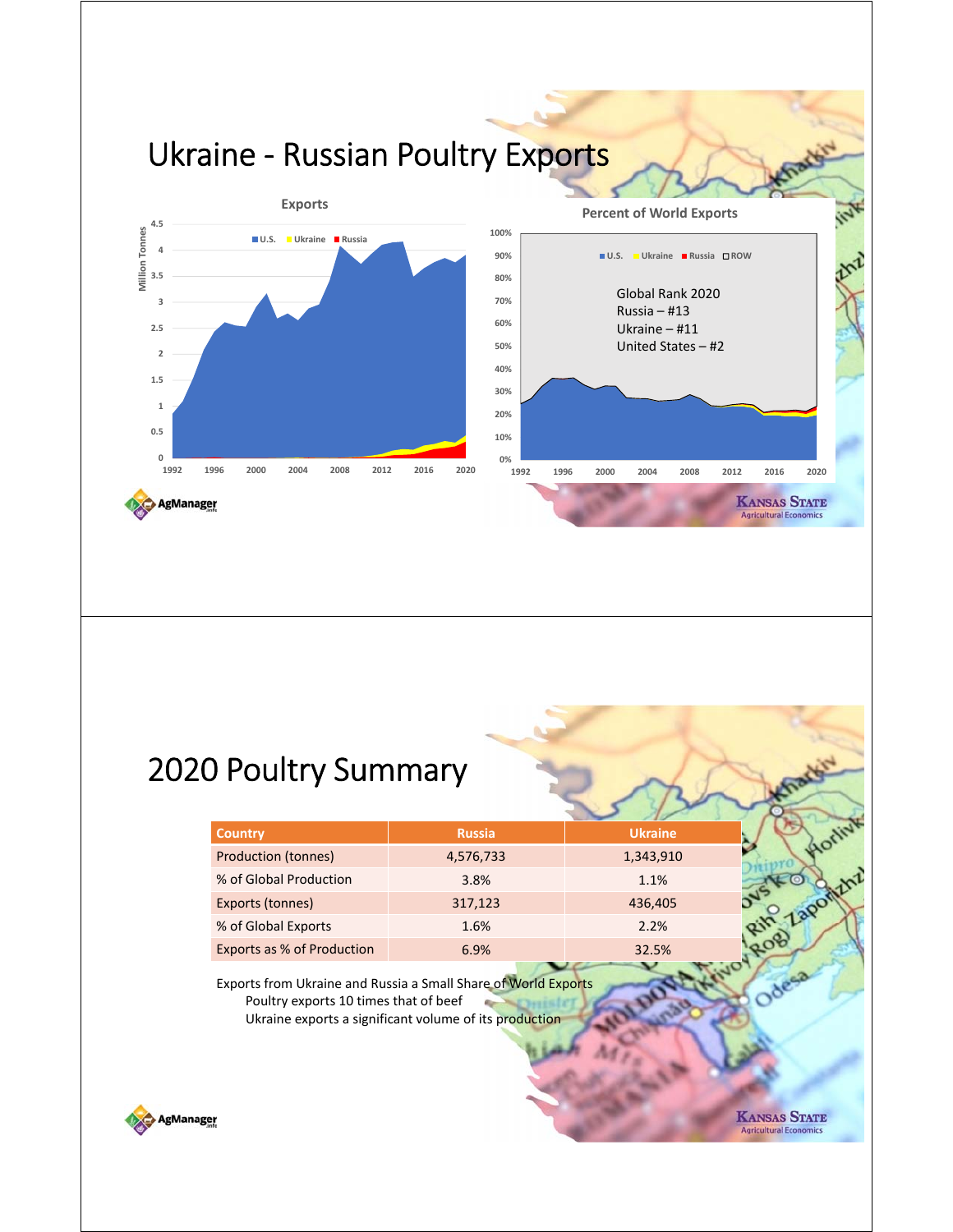

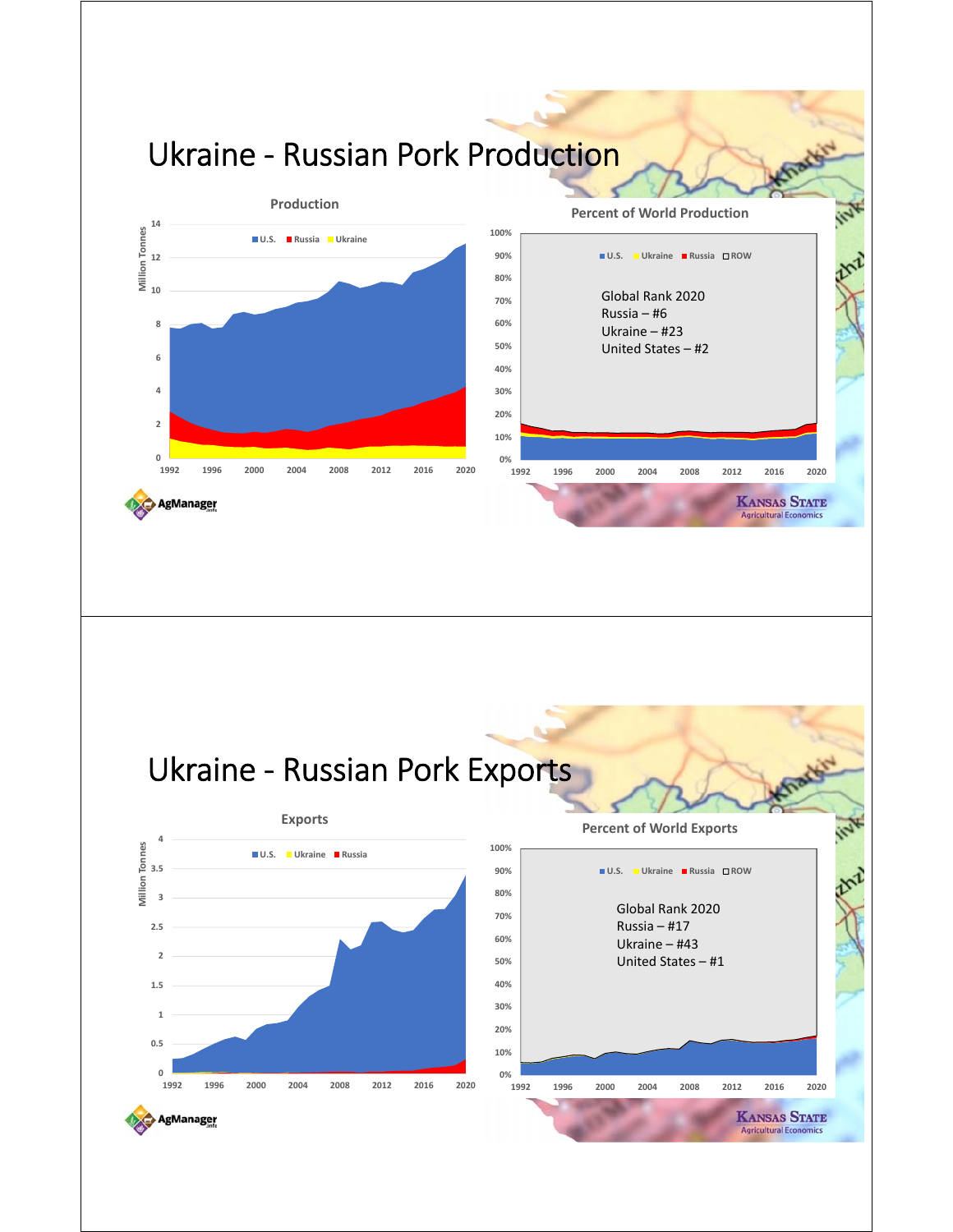## 2020 Pork Summary

|                             | <b>Country</b>                                                                                                  | <b>Russia</b>                                          | <b>Ukraine</b>                                         |                                                      |
|-----------------------------|-----------------------------------------------------------------------------------------------------------------|--------------------------------------------------------|--------------------------------------------------------|------------------------------------------------------|
|                             | <b>Production (tonnes)</b>                                                                                      | 4,281,613                                              | 697,200                                                | <b>AOT</b>                                           |
|                             | % of Global Production                                                                                          | 3.9%                                                   | 0.6%                                                   |                                                      |
|                             | Exports (tonnes)                                                                                                | 239,877                                                | 11,148                                                 | Zaponthi                                             |
|                             | % of Global Exports                                                                                             | 1.1%                                                   | 0.1%                                                   |                                                      |
|                             | Exports as % of Production                                                                                      | 5.6%                                                   | 1.6%                                                   |                                                      |
| <b>\gManager</b>            | Exports from Ukraine and Russia a Small Share of World Exports<br>Pork exports are less significant for Ukraine | Pork exports are more significant than beef for Russia |                                                        | <b>KANSAS STATE</b><br><b>Agricultural Economics</b> |
|                             |                                                                                                                 |                                                        |                                                        |                                                      |
|                             |                                                                                                                 |                                                        |                                                        |                                                      |
|                             | Ukraine - Russian Milk Production                                                                               |                                                        |                                                        |                                                      |
|                             | Production                                                                                                      |                                                        |                                                        |                                                      |
| 120                         | U.S. Russia Ukraine                                                                                             | 100%                                                   | <b>Percent of World Production</b>                     |                                                      |
|                             |                                                                                                                 | 90%                                                    | $\blacksquare$ U.S.<br><b>■ Ukraine ■ Russia □ ROW</b> |                                                      |
|                             |                                                                                                                 | 80%                                                    |                                                        |                                                      |
|                             |                                                                                                                 | 70%                                                    | Global Rank 2020                                       |                                                      |
|                             |                                                                                                                 | 60%                                                    | Russia $-$ #6<br>Ukraine $-$ #19                       |                                                      |
|                             |                                                                                                                 | 50%                                                    | United States - #1                                     |                                                      |
|                             |                                                                                                                 | 40%                                                    |                                                        |                                                      |
|                             |                                                                                                                 | 30%                                                    |                                                        |                                                      |
|                             |                                                                                                                 | 20%                                                    |                                                        |                                                      |
| 100<br>80<br>60<br>40<br>20 |                                                                                                                 | 10%                                                    |                                                        |                                                      |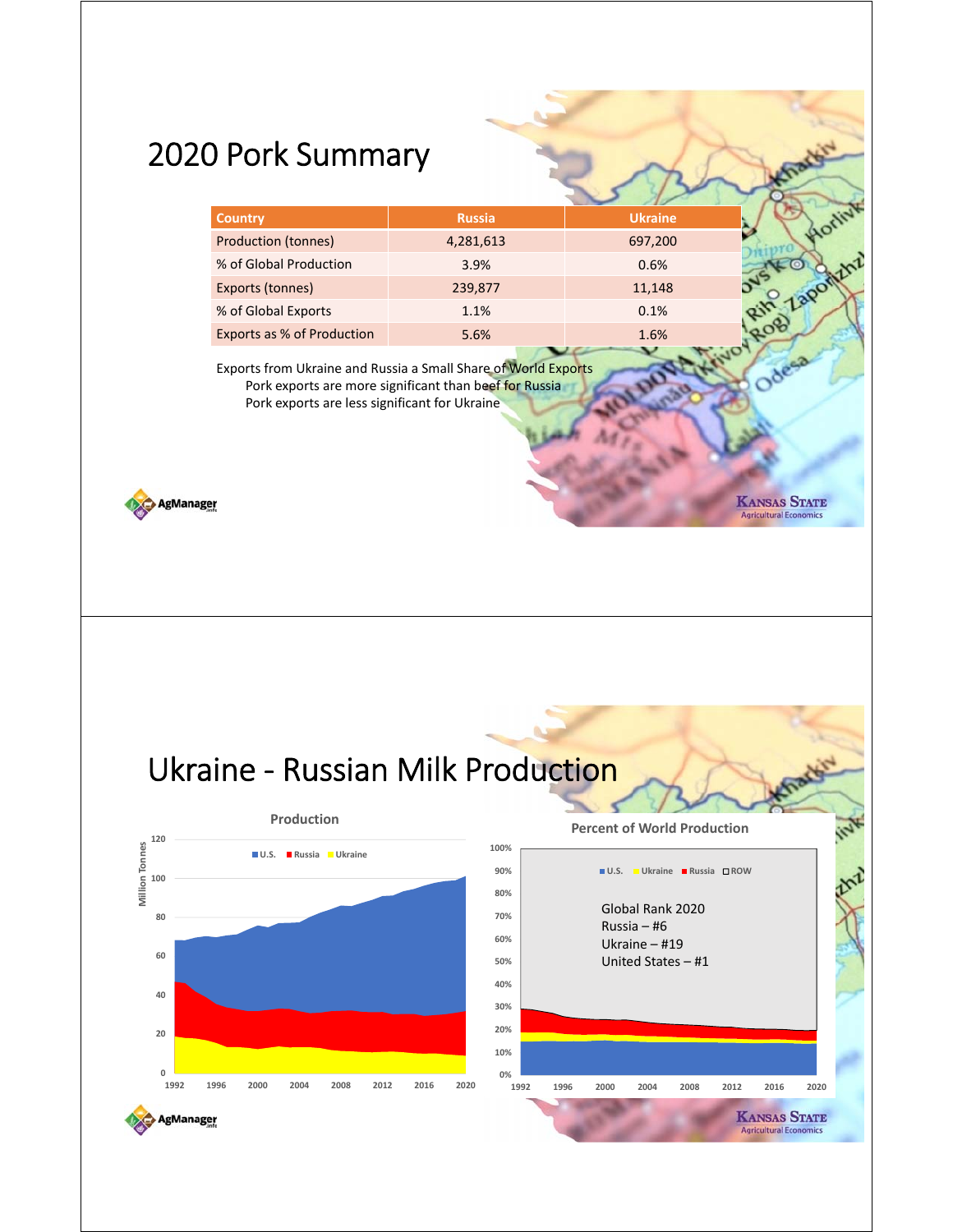

#### 2020 Milk Summary

| <b>Country</b>                    | <b>Russia</b> | <b>Ukraine</b> |  |
|-----------------------------------|---------------|----------------|--|
| <b>Production (tonnes)</b>        | 31,959,801    | 9,057,970      |  |
| % of Global Production            | 4.5%          | 1.3%           |  |
| Exports (tonnes)                  | 180,813       | 96,343         |  |
| % of Global Exports               | 0.5%          | 0.3%           |  |
| <b>Exports as % of Production</b> | 0.6%          | 1.1%           |  |

Exports from Ukraine and Russia a Small Share of World Exports



**KANSAS STATE Agricultural Econo**